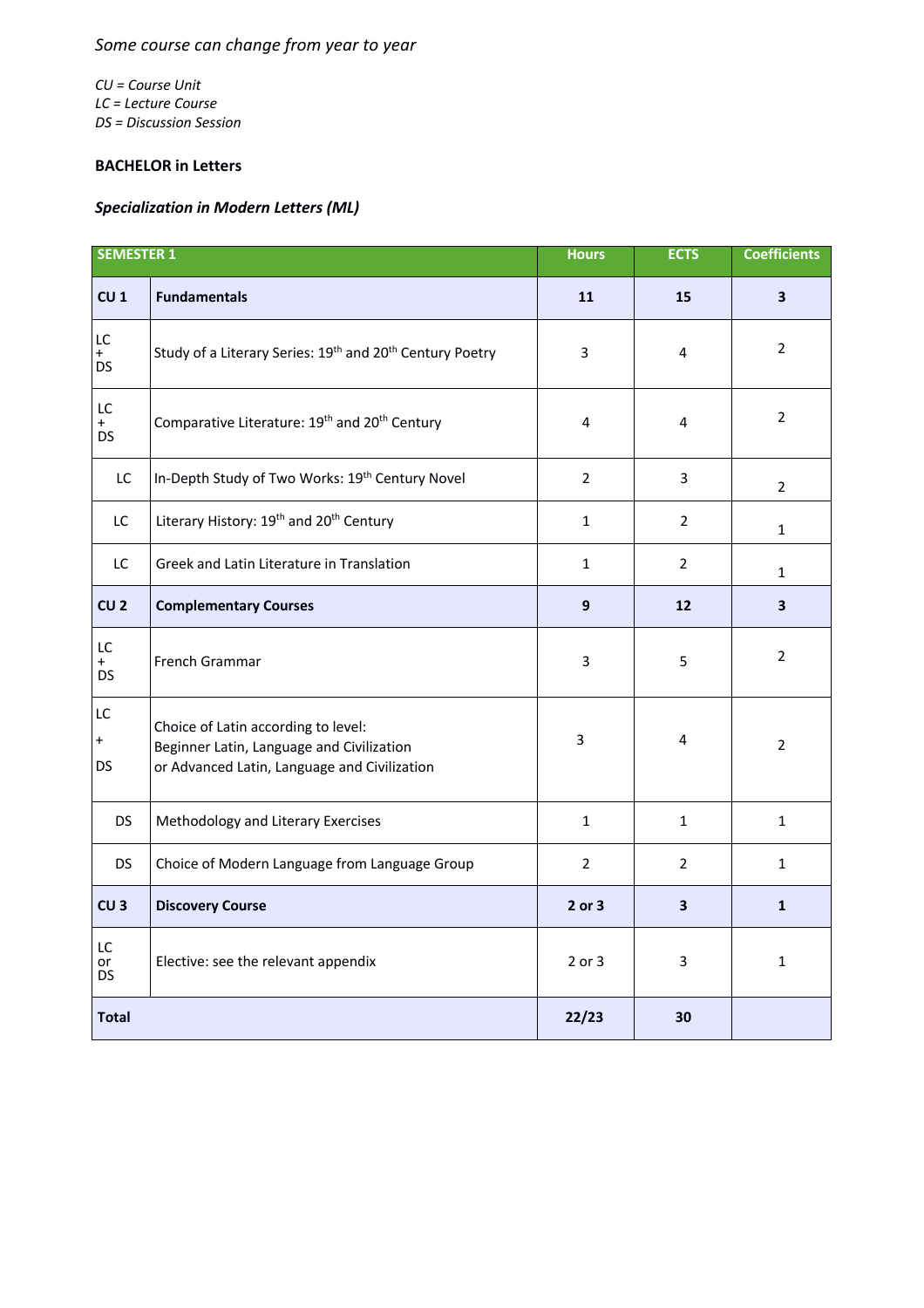| <b>SEMESTER 2</b>         |                                                                                                                                  | <b>Hours</b>   | <b>ECTS</b>             | <b>Coefficients</b>     |
|---------------------------|----------------------------------------------------------------------------------------------------------------------------------|----------------|-------------------------|-------------------------|
| CU <sub>4</sub>           | <b>Fundamentals</b>                                                                                                              | 12             | 15                      | $\overline{\mathbf{3}}$ |
| LC<br>$^{+}$<br><b>DS</b> | Study of a Literary Series: 19 <sup>th</sup> and 20 <sup>th</sup> Century Theatre                                                | 3              | 4                       | $\overline{2}$          |
| LC<br>$+$<br><b>DS</b>    | Comparative Literature: 19 <sup>th</sup> and 20 <sup>th</sup> Century                                                            | 4              | 4                       | $\overline{2}$          |
| LC                        | In-Depth Study of Two Works: 20 <sup>th</sup> Century Novel                                                                      | $\overline{2}$ | 3                       | $\overline{2}$          |
| LC                        | Literary History                                                                                                                 | $\mathbf{1}$   | $\mathbf{1}$            | $\mathbf{1}$            |
| LC                        | History of Christian Sources                                                                                                     | $\mathbf{1}$   | $\mathbf{1}$            | $\mathbf{1}$            |
| LC                        | Greek and Latin Literature in Translation                                                                                        | $\mathbf{1}$   | $\overline{2}$          | $\mathbf{1}$            |
| CU <sub>5</sub>           | <b>Complementary Courses</b>                                                                                                     | 11             | 12                      | $\overline{\mathbf{3}}$ |
| LC.<br>$+$<br><b>DS</b>   | French Grammar                                                                                                                   | 3              | 5                       | $\overline{2}$          |
| LC<br>$^+$<br><b>DS</b>   | Choice of Latin depending on level:<br>Beginner Latin, Language and Civilization<br>or advanced Latin, Language and Civilization | 3              | 4                       | $\overline{2}$          |
| <b>DS</b>                 | Methodology of Literary Exercises                                                                                                | $\mathbf{1}$   | $\mathbf{1}$            | $\mathbf{1}$            |
|                           | Habitus Module (12h / SEMESTER)                                                                                                  | $\overline{2}$ | $\mathbf{1}$            | $\mathbf{1}$            |
| <b>DS</b>                 | Choice of Modern Language from Language Group                                                                                    | $\overline{2}$ | 1                       | $\mathbf{1}$            |
| CU <sub>6</sub>           | <b>Discovery</b>                                                                                                                 | $\overline{2}$ | $\overline{\mathbf{3}}$ | $\mathbf 1$             |
| LC<br>or<br><b>DS</b>     | Choice of Grand Cours ICP among 3 offerings                                                                                      | $\overline{2}$ | 3                       | $\mathbf{1}$            |
| <b>Total</b>              |                                                                                                                                  | 25             | 30                      |                         |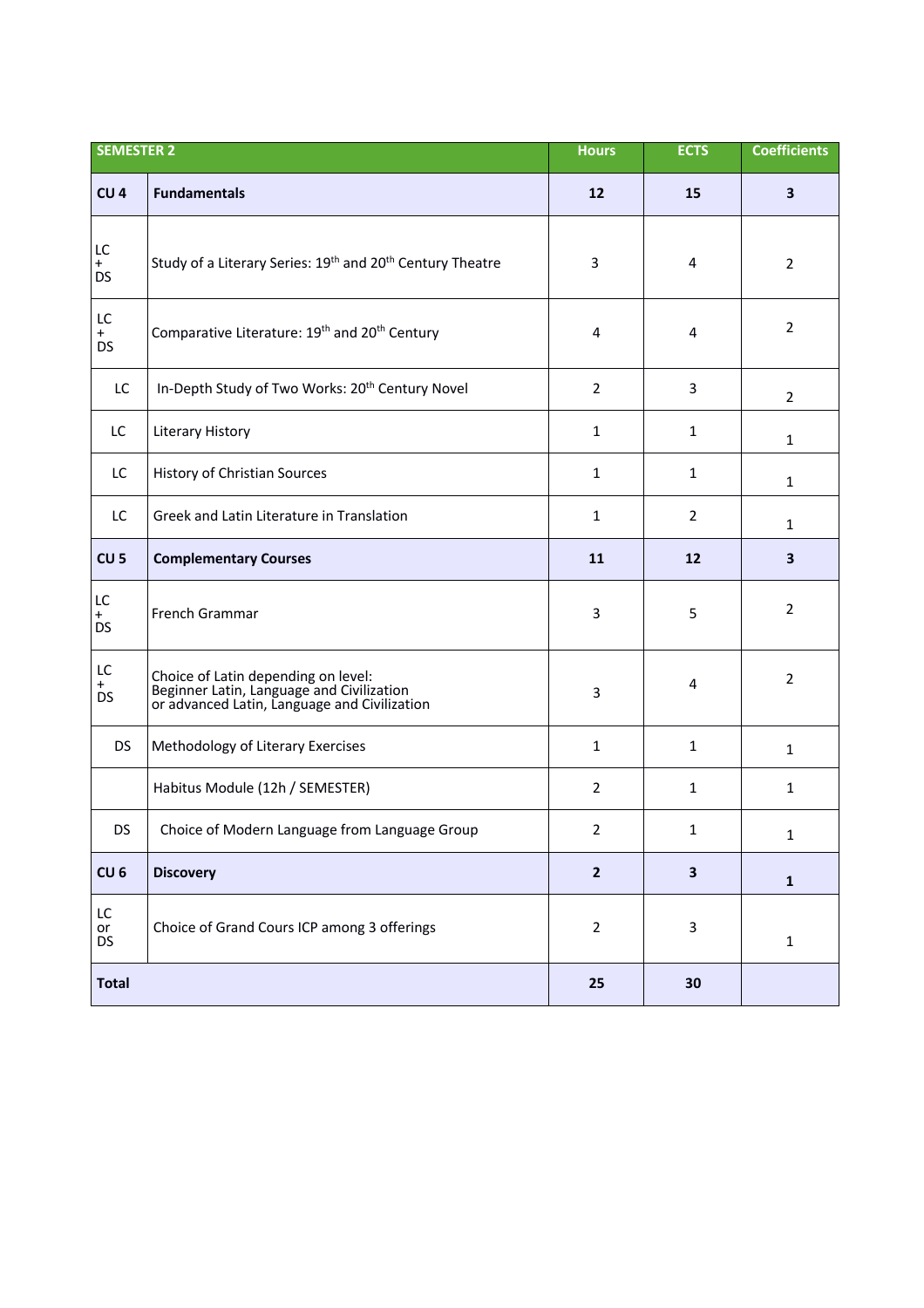| <b>SEMESTER 3</b>      |                                                                                  | <b>Hours</b>            | <b>ECTS</b>    | <b>Coefficients</b>     |
|------------------------|----------------------------------------------------------------------------------|-------------------------|----------------|-------------------------|
| <b>CU 21</b>           | <b>Fundamentals</b>                                                              | $\mathbf{9}$            | 12             | $\overline{\mathbf{3}}$ |
| LC<br>$+$<br><b>DS</b> | Literature of the Middle Ages and Renaissance: Various<br>Genres                 | 4                       | 5              | $\overline{2}$          |
| LC<br>$+$<br><b>DS</b> | Literature of the 17 <sup>th</sup> Century: Various Genres                       | $\overline{4}$          | 5              | $\overline{2}$          |
| LC                     | Literary History of Ancient Sources                                              | $\mathbf{1}$            | $\overline{2}$ | $\mathbf{1}$            |
| <b>CU 22</b>           | <b>Complementary Courses</b>                                                     | 9.5                     | 14             | $\overline{\mathbf{3}}$ |
| LC                     | Old French                                                                       | 2.5                     | 4              | $\overline{2}$          |
| LC<br>$+$<br><b>DS</b> | Modern French                                                                    | 3                       | 5              | $\overline{2}$          |
| LC<br>$+$<br><b>DS</b> | Beginner Latin 2 <sup>nd</sup> year<br>or<br>Advanced Latin 2 <sup>nd</sup> year | $\mathbf{2}$            | $\overline{2}$ | $\overline{2}$          |
| <b>DS</b>              | Habitus Module (12h / SEMESTER)                                                  |                         | $\mathbf{1}$   | $\overline{2}$          |
| <b>DS</b>              | Choice of Modern Language from the Language Group                                | $\overline{2}$          | $\overline{2}$ | $\overline{2}$          |
| <b>CU 23</b>           | <b>Mandatory Discovery Course</b>                                                | $\overline{\mathbf{a}}$ | $\overline{4}$ | $\mathbf{1}$            |
| LC<br>$\ddot{}$<br>DS  | Theater: Theory and Practice or Introduction to Ancient<br>Greek                 | $\overline{2}$          | $\overline{2}$ | $\overline{2}$          |
| <b>LC</b>              | Elective: see the relevant appendix                                              | $\overline{2}$          | $\overline{2}$ | $\mathbf{1}$            |
| <b>Total</b>           |                                                                                  | 22.5                    | 30             |                         |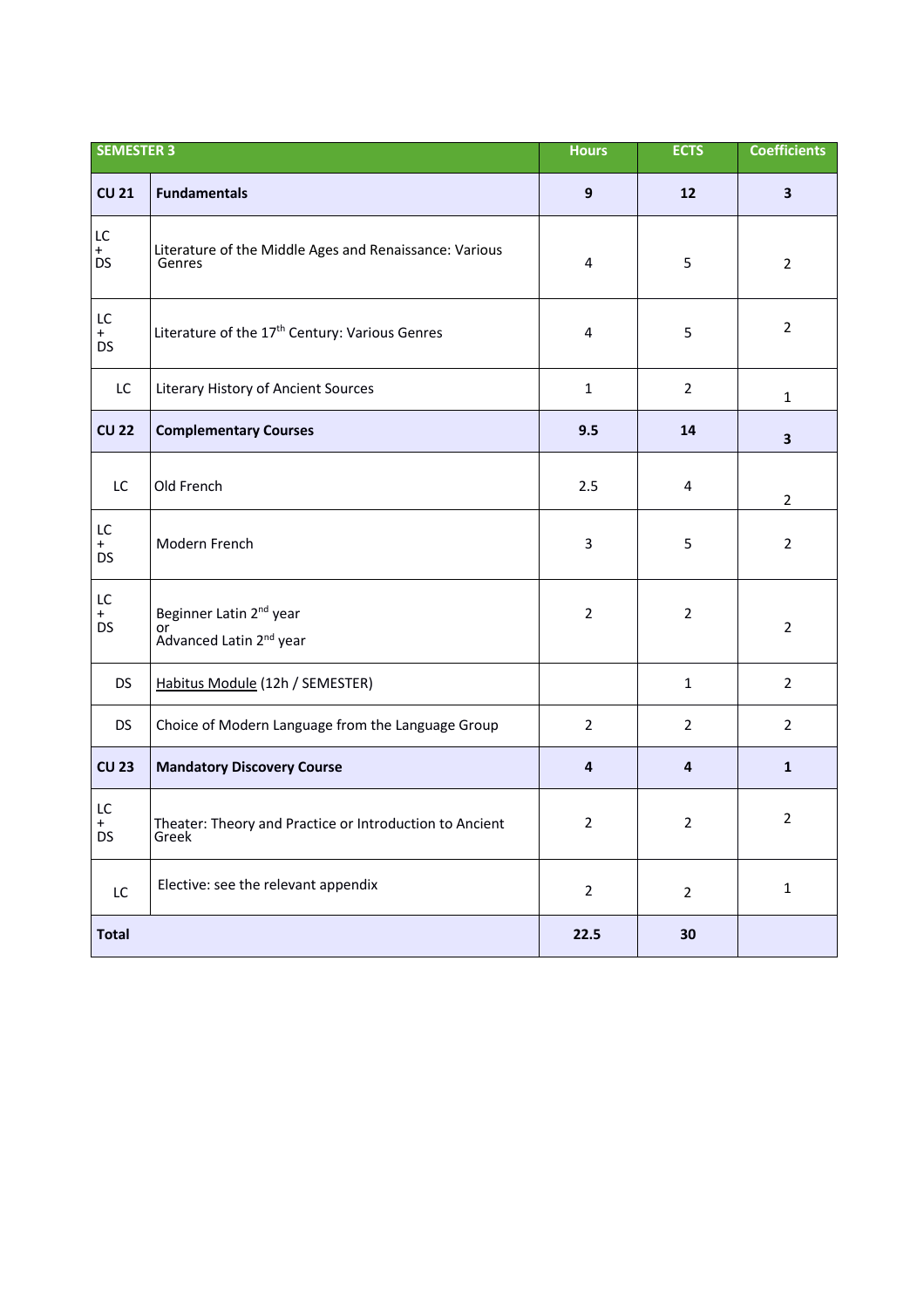| <b>SEMESTER 4</b>      |                                                                            | <b>Hours</b>     | <b>ECTS</b>    | <b>Coefficients</b>     |
|------------------------|----------------------------------------------------------------------------|------------------|----------------|-------------------------|
| <b>CU 24</b>           | <b>Fundamentals</b>                                                        | $\boldsymbol{9}$ | 12             | $\overline{\mathbf{3}}$ |
| LC<br>$+$<br><b>DS</b> | Literature of the Middle Ages and Renaissance: Various<br>Genres           | 4                | 5              | $\overline{2}$          |
| LC<br>$+$<br><b>DS</b> | Literature of the 17 <sup>th</sup> Century: Theatre                        | 4                | 5              | $\overline{2}$          |
| LC                     | Literary History of Ancient Sources                                        | $\mathbf{1}$     | $\overline{2}$ | $\mathbf{1}$            |
| <b>CU 25</b>           | <b>Complementary Courses</b>                                               | 11.5             | 14             | $\overline{\mathbf{3}}$ |
| LC                     | Old French                                                                 | 2.5              | 4              | $\overline{2}$          |
| LC<br>$+$<br>DS        | Modern French                                                              | 3                | 5              | $\overline{2}$          |
| LC<br>$+$<br><b>DS</b> | Beginner Latin 2 <sup>nd</sup> year or Advanced Latin 2 <sup>nd</sup> year | $\overline{2}$   | $\overline{2}$ | $\overline{2}$          |
| <b>DS</b>              | <b>Habitus Module</b>                                                      | $\overline{2}$   | $\mathbf{1}$   | $\overline{2}$          |
| <b>DS</b>              | Choice of Modern Language from Language Group                              | $\overline{2}$   | $\overline{2}$ | $\overline{2}$          |
| <b>CU 26</b>           | <b>Mandatory Discovery Course</b>                                          | 4                | 4              | $\mathbf{1}$            |
| LC<br>$+$<br><b>DS</b> | Theatre: Theory and Practice or Introduction to Ancient Greek              | $\overline{2}$   | $\overline{2}$ | $\mathbf{1}$            |
| LC                     | Choice of Grand Cours ICP among 3 offerings                                | $\overline{2}$   | $\overline{2}$ | $\mathbf{1}$            |
| <b>Total</b>           |                                                                            | 24.5             | 30             |                         |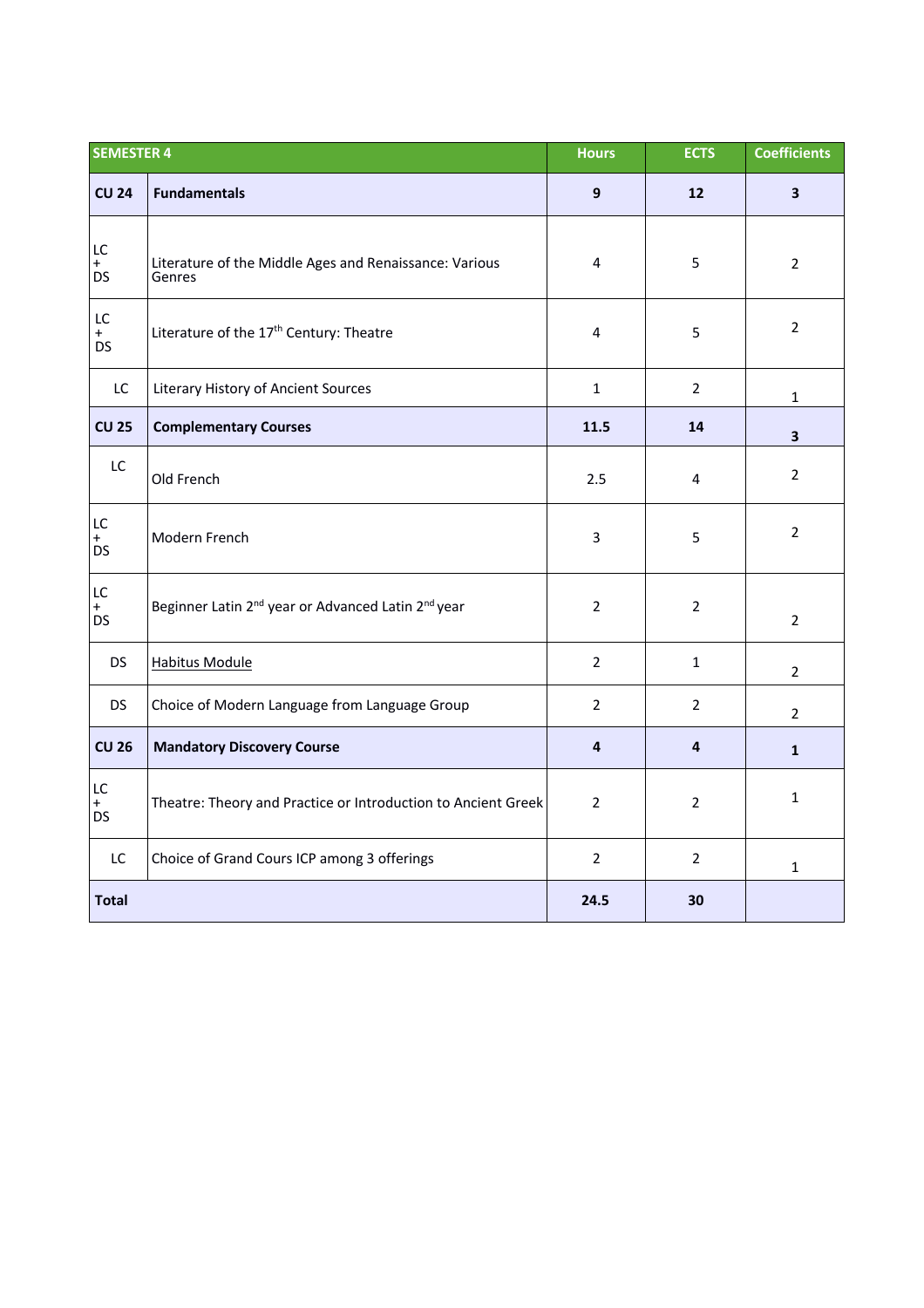| <b>SEMESTER 5</b>            |                                                                           | <b>Hours</b>   | <b>ECTS</b>             | <b>Coefficients</b>     |
|------------------------------|---------------------------------------------------------------------------|----------------|-------------------------|-------------------------|
| <b>CU 31</b>                 | <b>Fundamentals</b>                                                       | 12.5           | 15                      | $\overline{\mathbf{3}}$ |
| LC<br>$+$<br><b>DS</b>       | Modern and Contemporary French Literature: 19 <sup>th</sup> Century Novel | $\overline{2}$ | 3                       | 3                       |
| LC                           | Literary Theory: Criticism                                                | 1.5            | $\overline{2}$          | 3                       |
| LC<br>$+$<br><b>DS</b>       | Literature and Spirituality                                               | $\overline{3}$ | 3                       | 3                       |
| LC<br>$^{+}$<br><b>DS</b>    | French Literature of the 18 <sup>th</sup> Century: Various Genres         | $\overline{2}$ | $\overline{2}$          | 3                       |
| LC<br>$+$<br><b>DS</b>       | Comparative Literature: 18 <sup>th</sup> to 20 <sup>th</sup> Century      | $\overline{2}$ | $\overline{2}$          | 3                       |
| LC                           | Francophone Literature                                                    | $\overline{2}$ | $\overline{\mathbf{3}}$ | 3                       |
| <b>CU 32</b>                 | <b>Complementary Courses</b>                                              | 9.5            | 15                      | 3                       |
| LC                           | French Language: Middle Ages, Renaissance                                 | 1.5            | 3                       | $\overline{2}$          |
| LC<br>$_{DS}^+$              | French Language: Modern French                                            | $\overline{2}$ | 3                       | $\mathbf{1}$            |
| LC                           | Poetics of the Novel                                                      | $\mathbf{1}$   | $\overline{2}$          | $\mathbf{1}$            |
| LC<br>$\ddot{}$<br><b>DS</b> | Latin: Literature and Civilization of the Imperial Period                 | $\overline{2}$ | 3                       | 3                       |
| <b>DS</b>                    | Methodology: Preparation for Competitive Exams                            | $\mathbf 1$    | $\overline{2}$          | $\mathbf{1}$            |
| <b>DS</b>                    | Choice of Modern Language from Language Group                             | $\overline{2}$ | $\overline{2}$          | $\overline{2}$          |
| <b>Total</b>                 |                                                                           | 22             | 30                      |                         |